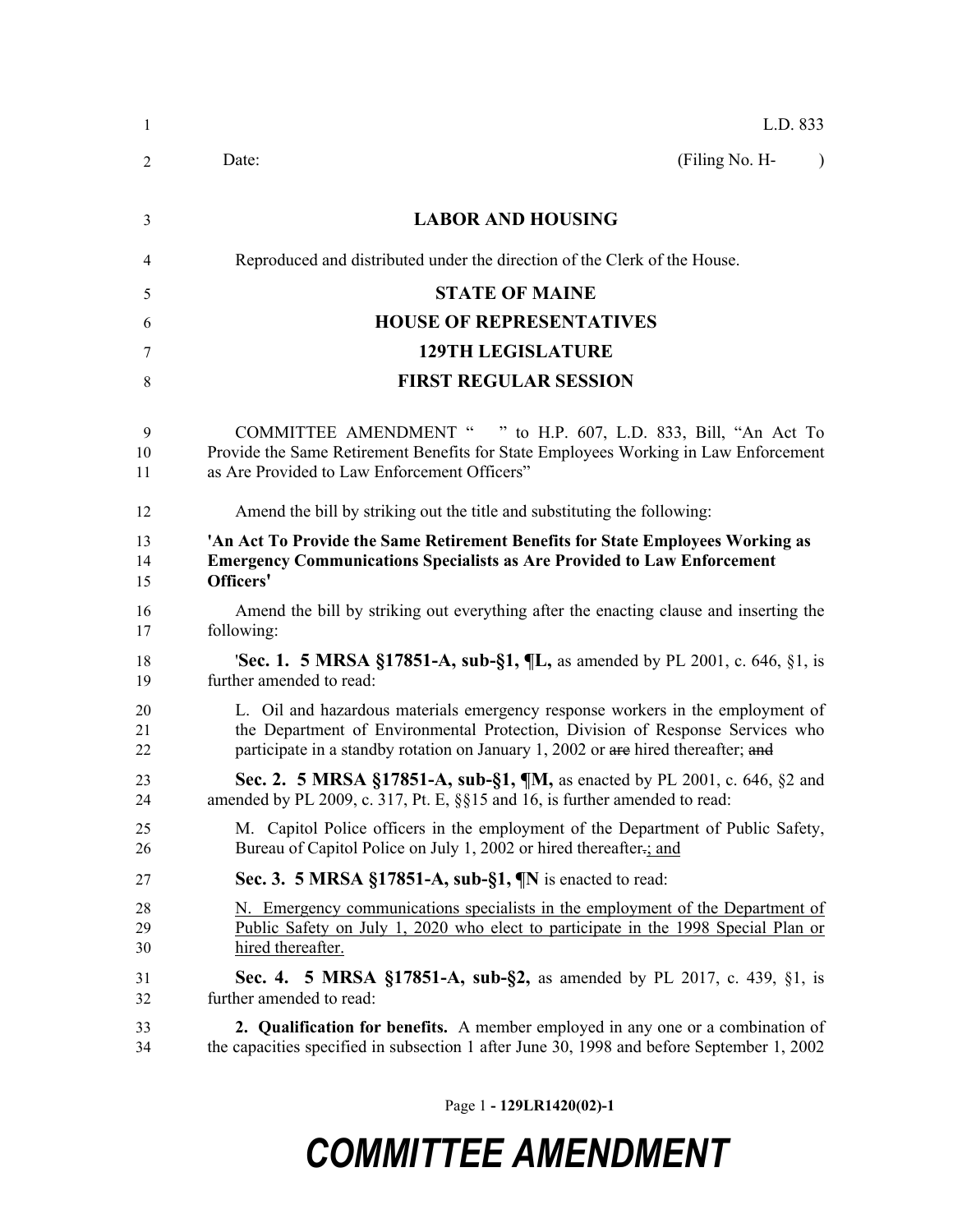for employees identified in subsection 1, paragraphs A and B; after June 30, 1998 for employees identified in subsection 1, paragraphs C to H; after December 31, 1999 for employees identified in subsection 1, paragraphs I to K; any employee identified in subsection 1, paragraph M; after June 30, 2020 for employees identified in subsection 1, paragraph N; and any employee identified in subsection 1, paragraph L, qualifies for a service retirement benefit if that member either:

 A. Is at least 55 years of age and has completed at least 10 years of creditable service under the 1998 Special Plan in any one or a combination of the capacities; or

 B. Has completed at least 25 years of creditable service in any one or a combination of the capacities specified in subsection 1, whether or not the creditable service included in determining that the 25-year requirement has been met was earned under the 1998 Special Plan or prior to its establishment.

- **Sec. 5. 5 MRSA §17851-A, sub-§3, ¶A,** as amended by PL 2017, c. 439, §2, is further amended to read:
- A. For the purpose of meeting the qualification requirement of subsection 2, paragraph A:

 (1) Service credit purchased by repayment of an earlier refund of accumulated contributions following termination of service is included only to the extent that time to which the refund relates was served after June 30, 1998 and before September 1, 2002 for employees identified in subsection 1, paragraphs A and B; after June 30, 1998 for employees identified in subsection 1, paragraphs C to H; and after December 31, 1999 for employees identified in subsection 1, paragraphs I to K; and after June 30, 2020 for employees identified in subsection 24 1, paragraph  $N$  in any one or a combination of the capacities specified in subsection 1. Service credit may be purchased for service by an employee identified in subsection 1, paragraphs L and M regardless of when performed; and

 (2) Service credit purchased other than as provided under subparagraph (1), including but not limited to service credit for military service, is not included.

 **Sec. 6. 5 MRSA §17851-A, sub-§4, ¶A,** as repealed and replaced by PL 2003, c. 510, Pt. D, §3 and affected by §§6 and 7, is amended to read:

 A. If all of the member's creditable service in any one or a combination of the capacities specified in subsection 1 was earned after June 30, 1998 and before September 1, 2002 for employees identified in subsection 1, paragraphs A and B; after June 30, 1998 for employees identified in subsection 1, paragraphs C to H; after December 31, 1999 for employees identified in subsection 1, paragraphs I to K; after December 31, 2001 for employees identified in subsection 1, paragraph L; and after June 30, 2002 for employees identified in subsection 1, paragraph M; and after June 30, 2020 for employees identified in subsection 1, paragraph N; if service credit was purchased by repayment of an earlier refund of accumulated contributions for service in any one or a combination of the capacities specified in subsection 1 after June 30, 1998 and before September 1, 2002 for employees identified in subsection 1, paragraphs A and B; after June 30, 1998 for employees identified in subsection 1,

Page 2 **- 129LR1420(02)-1**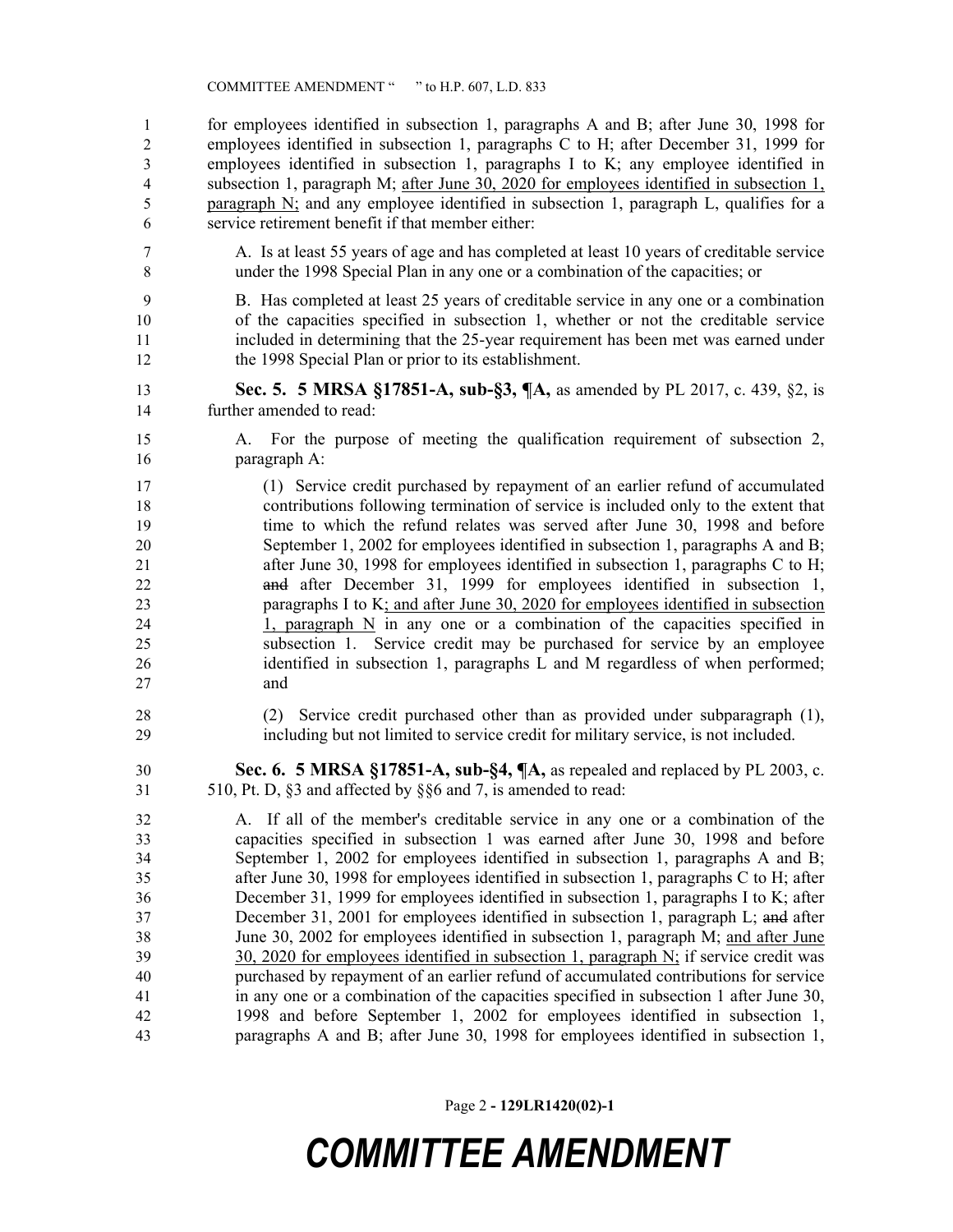paragraphs C to H; after December 31, 1999 for employees identified in subsection 1, paragraphs I to K; after December 31, 2001 for employees identified in subsection 1, paragraph L; and after June 30, 2002 for employees identified in subsection 1, paragraph M; and after June 30, 2020 for employees identified in subsection 1, paragraph N; or if service credit was purchased by other than the repayment of an earlier refund and eligibility to make the purchase of the service credit, including, but not limited to, service credit for military service, was achieved after June 30, 1998 and before September 1, 2002 for employees identified in subsection 1, paragraphs A and B; after June 30, 1998 for employees identified in subsection 1, paragraphs C to H; after December 31, 1999 for employees identified in subsection 1, paragraphs I to K; after December 31, 2001 for employees identified in subsection 1, paragraph L; 12 and after June 30, 2002 for employees identified in subsection 1, paragraph M; and after June 30, 2020 for employees identified in subsection 1, paragraph N, the benefit must be computed as provided in section 17852, subsection 1, paragraph A.

- (1) If the member had 10 years of creditable service on July 1, 1993, the benefit under subsection 2, paragraph B must be reduced as provided in section 17852, subsection 3, paragraphs A and B.
- (2) If the member had fewer than 10 years of creditable service on July 1, 1993, the benefit under subsection 2, paragraph B must be reduced by 6% for each year 20 that the member's age precedes 55 years of age.

 **Sec. 7. 5 MRSA §17851-A, sub-§4, ¶B,** as amended by PL 2017, c. 439, §3, is further amended to read:

- B. Except as provided in paragraphs D, E and F, if some part of the member's creditable service in any one or a combination of the capacities specified in subsection 1 was earned before July 1, 1998 for employees identified in subsection 1, paragraphs A to H; before January 1, 2000 for employees identified in subsection 1, paragraphs I to K; before January 1, 2002 for employees identified in subsection 1, paragraph L; and before July 1, 2002 for employees identified in subsection 1, paragraph M; and before July 1, 2020 for employees identified in subsection 1, paragraph N and some part of the member's creditable service in any one or a combination of the capacities specified in subsection 1 was earned after June 30, 1998 and before September 1, 2002 for employees identified in subsection 1, paragraphs A and B; after June 30, 1998 for employees identified in subsection 1, paragraphs C to H; after December 31, 1999 for employees identified in subsection 1, paragraphs I to K; after December 31, 2001 for employees identified in subsection 1, paragraph L; and after June 30, 2002 for employees identified in subsection 1, paragraph M; and after June 30, 2020 for employees identified in subsection 1, paragraph N, then the member's service retirement benefit must be computed in segments and the amount of the member's service retirement benefit is the sum of the segments. The segments must be computed as follows:
- (1) The segment or, if the member served in more than one of the capacities specified in subsection 1 and the benefits related to the capacities are not interchangeable under section 17856, segments that reflect creditable service earned before July 1, 1998 for employees identified in subsection 1, paragraphs A to H; before January 1, 2000 for employees identified in subsection 1, paragraphs

Page 3 **- 129LR1420(02)-1**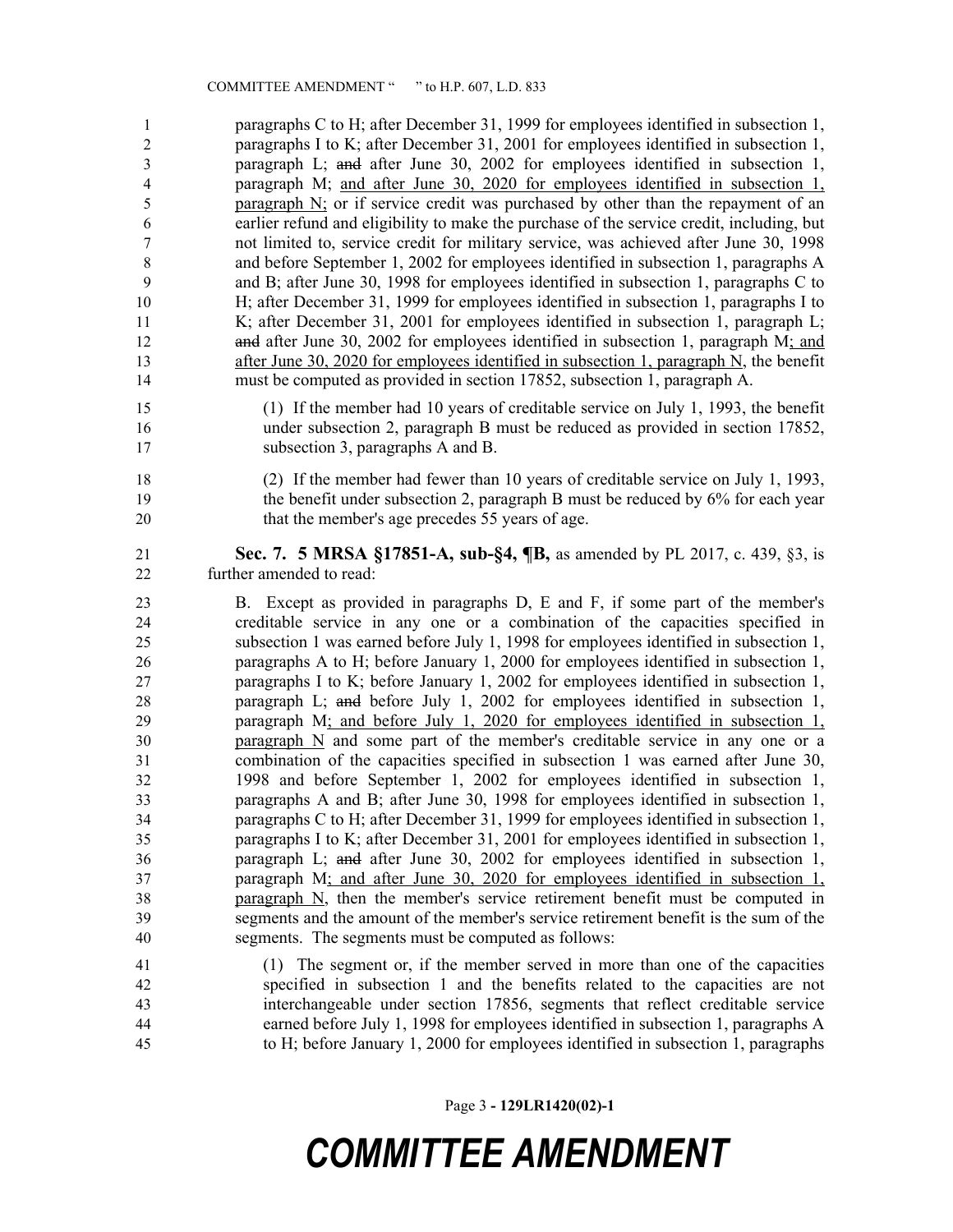I to K; before January 1, 2002 for employees identified in subsection 1, paragraph L; and before July 1, 2002 for employees identified in subsection 1, paragraph M; and before July 1, 2020 for employees identified in subsection 1, paragraph N or purchased by repayment of an earlier refund of accumulated contributions for service before July 1, 1998, for employees identified in subsection 1, paragraphs A to H; before January 1, 2000 for employees identified in subsection 1, paragraphs I to K; before January 1, 2002 for employees identified in subsection 1, paragraph L; and before July 1, 2002 for employees identified in subsection 1, paragraph M; and before July 1, 2020 for employees identified in subsection 1, paragraph N in a capacity or capacities specified in subsection 1 or purchased by other than the repayment of a refund and eligibility to make the purchase of the service credit, including, but not limited to, service credit for military service, was achieved before July 1, 1998 for employees identified in subsection 1, paragraphs A to H; before January 1, 2000 for employees identified in subsection 1, paragraphs I to K; before January 1, 2002 for employees identified in subsection 1, paragraph L; and before July 1, 2002 for employees identified in subsection 1, paragraph M; and before July 1, 2020 for employees identified in subsection 1, paragraph N, must be computed under section 17852, subsection 1, paragraph A. If the member is qualified under subsection 2, paragraph B and:

 (a) Had 10 years of creditable service on July 1, 1993, the amount of the segment or segments must be reduced as provided in section 17852, subsection 3, paragraphs A and B; or

 (b) Had fewer than 10 years of creditable service on July 1, 1993, the amount of the segment or segments must be reduced as provided in section 17852, subsection 3-A; and

 (2) The segment that reflects creditable service earned after June 30, 1998 and before September 1, 2002 for employees identified in subsection 1, paragraphs A and B; after June 30, 1998 for employees identified in subsection 1, paragraphs C to H; after December 31, 1999 for employees identified in subsection 1, paragraphs I to K; after December 31, 2001 for employees identified in subsection 1, paragraph L; and after June 30, 2002 for employees identified in subsection 1, paragraph M; and after June 30, 2020 for employees identified in subsection 1, paragraph N or purchased by repayment of an earlier refund of accumulated contributions for service after June 30, 1998 and before September 1, 2002 for employees identified in subsection 1, paragraphs A and B; after June 30, 1998 for employees identified in subsection 1, paragraphs C to H; after December 31, 1999 for employees identified in subsection 1, paragraphs I to K; after December 31, 2001 for employees identified in subsection 1, paragraph L; and after June 30, 2002 for employees identified in subsection 1, paragraph M; 41 and after June 30, 2020 for employees identified in subsection 1, paragraph N in any one or a combination of the capacities specified in subsection 1, or purchased by other than the repayment of a refund and eligibility to make the purchase of the service credit, including, but not limited to, service credit for military service, was achieved after June 30, 1998 and before September 1, 2002 for employees identified in subsection 1, paragraphs A and B; after June 30, 1998 for employees

Page 4 **- 129LR1420(02)-1**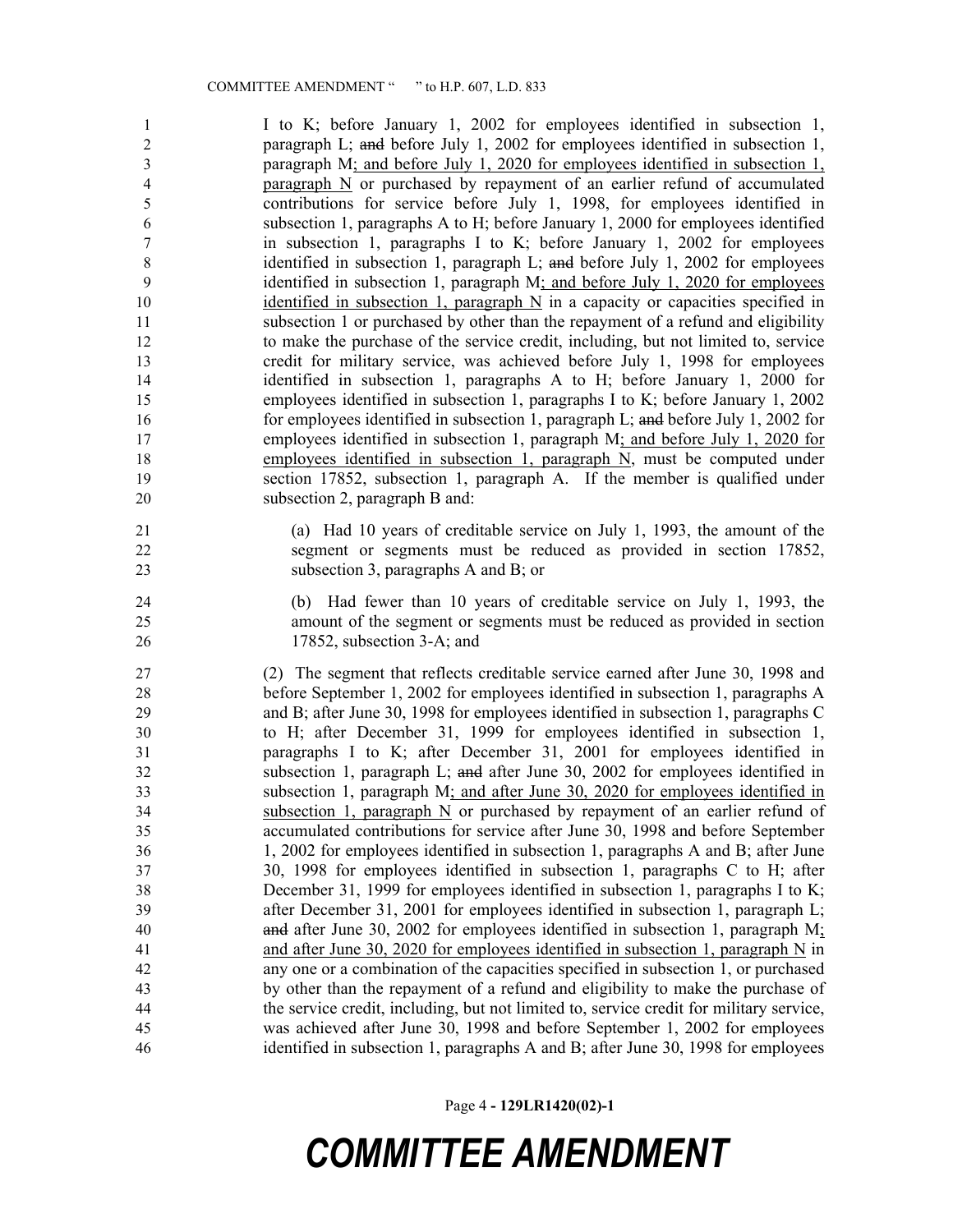identified in subsection 1, paragraphs C to H; after December 31, 1999 for employees identified in subsection 1, paragraphs I to K; after December 31, 2001 for employees identified in subsection 1, paragraph L; and after June 30, 2002 for employees identified in subsection 1, paragraph M; and after June 30, 2020 for employees identified in subsection 1, paragraph N must be computed under section 17852, subsection 1, paragraph A. If the member is qualified under subsection 2, paragraph B and:

- (a) Had 10 years of creditable service on July 1, 1993, the segment amount must be reduced in the manner provided in section 17852, subsection 3, paragraphs A and B for each year that the member's age precedes 55 years of age; or
- (b) Had fewer than 10 years of creditable service on July 1, 1993, the 13 segment amount must be reduced by 6% for each year that the member's age precedes 55 years of age.
- **Sec. 8. 5 MRSA §17851-A, sub-§5,** as amended by PL 2007, c. 491, §157, is further amended to read:

 **5. Contributions.** Notwithstanding any other provision of subchapter 3, after June 30, 1998 and before September 1, 2002 for employees identified in subsection 1, paragraphs A and B; after June 30, 1998 for employees identified in subsection 1, paragraphs C to H; after December 31, 1999 for employees identified in subsection 1, paragraphs I to K; after December 31, 2001 for employees identified in subsection 1, paragraph L; and after June 30, 2002 for employees identified in subsection 1, paragraph 23 M; and after June 30, 2020 for employees identified in subsection 1, paragraph N, a member in the capacities specified in subsection 1 must contribute to the State Employee and Teacher Retirement Program or have pick-up contributions made at the rate of 8.65% of earnable compensation until the member has completed 25 years of creditable service as provided in this section and at the rate of 7.65% thereafter.

 **Sec. 9. Transition.** If an emergency communications specialist in the employment of the Department of Public Safety on July 1, 2020 elects to participate in the 1998 Special Plan of the Maine Public Employees Retirement System, as provided in the Maine Revised Statutes, Title 5, section 17851-A, subsection 1, paragraph N, that employee must make that election no later than September 30, 2020 and that employee's participation in the 1998 Special Plan becomes effective October 1, 2020.

 **Sec. 10. Appropriations and allocations.** The following appropriations and allocations are made.

- **PUBLIC SAFETY, DEPARTMENT OF**
- **Consolidated Emergency Communications Z021**

 Initiative: Allocates funds for the cost of adding Emergency Communications Specialist, Emergency Communications Specialist - Lead and Emergency Communications Specialist - Supervisor positions into the 1998 Special Plan.

Page 5 **- 129LR1420(02)-1**